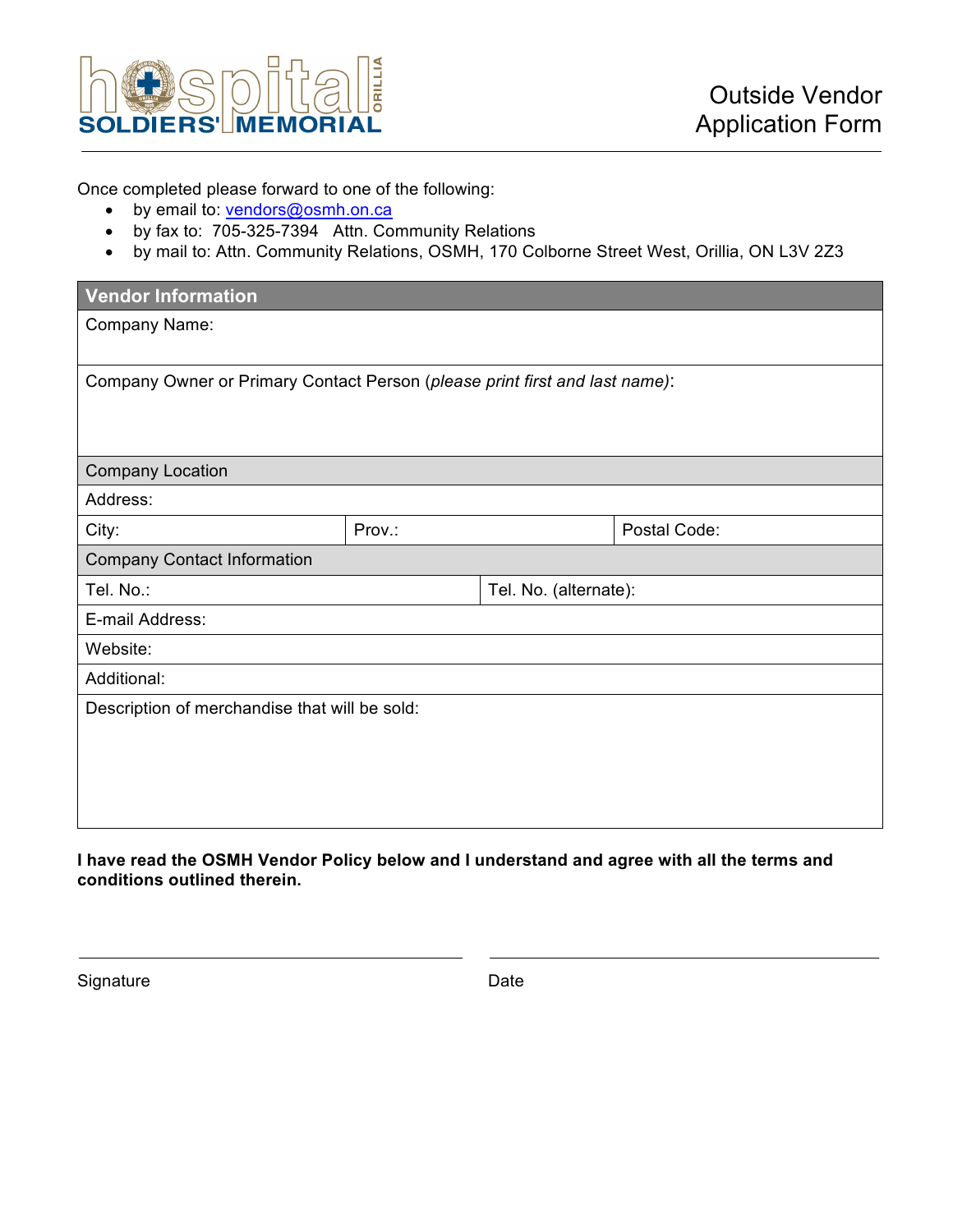# **OSMH OUTSIDE VENDOR POLICY**

#### **Rules and Regulations**

- Vendors interested in selling goods/services at OSMH are required to complete the *OSMH Vendor Registration Form* (above) which will be submitted to the OSMH Community Relations department for consideration into the Hospital Vendor Program.
- Vendors are required to comply with all of the rules and regulations of the Hospital Vendor Program.
- OSMH reserves the right to withhold permission from any Vendor or discontinue a vendor's sale immediately if there is a violation of any law, regulation or this policy.
- OSMH reserves the right to cancel any scheduled vendors for reasons impacting hospital operations, including, but not limited to, an infectious outbreak, power failure or other unforeseen circumstances.
- Upon entry into the hospital, vendors must obtain a Visitor's ID badge at the Volunteer Information Desk in the main lobby, and display this badge on their person at all times while on hospital property. The ID badge is to be returned just prior to leaving the hospital.
- Vendors must comply with the hospital's minimal fragrance policy.
- Vendors are not provided with complimentary parking, but can access hospital or public parking lots at their own expense.
- Vendors may load and unload their items at the main entrance to the hospital, providing they do not impede the regular flow of people/traffic. Long-term parking/stopping at the main entrance is prohibited.
- Vendors are responsible for their own promotional materials.
- One sign may be taped onto wall at their location, identifying who they are.
- OSMH will not put up flyers or signs in the building or send out mass emails to staff.
- No overhead paging is permitted.
- Stopping or approaching perspective customers in hallways or any other areas of the hospital is strictly prohibited.
- Vendors are restricted to the designated areas assigned by the Hospital.
- OSMH is not responsible for lost or stolen merchandise.

## **Product Guidelines**

- All sales items must be in new and superior condition, and are required to be on-site and available at the time of purchase.
- All products must be scent-free, in keeping with OSMH's minimal fragrance policy.
- Vendors who sell food items must ensure that items are in commercially sealed and labelled packaging. Nut products must be sealed and labelled appropriately.
- Vendors are not permitted to make any medical claims or statements about any product or service they are selling. Any terms, such as, but not limited to, *cure*, *treat*, *heal*, *pain*, *relief*, *remedy*, in regards to any medical conditions such as, but not limited to *diabetes*, *arthritis*, *migraines*, implied or expressed, verbal or in written form are strictly prohibited.
- OSMH is in no way endorsing products for sale, nor shall this be implied in any way in any flyers or advertisements.
- Vendors selling copyrighted or trademarked products must submit permission letters with this Agreement. In other words, vendors **SHALL NOT sell any counterfeit, replica or knock-off merchandise**. Failure to provide a permission letter may result in a ban from the vendor program. **Vendors in violation will be asked to leave without return of payment and all future dates will be forfeited.**
- Fundraising initiatives that are considered to be in direct competition with OSMH or the OSMH Foundation fundraising initiatives will not be permitted.